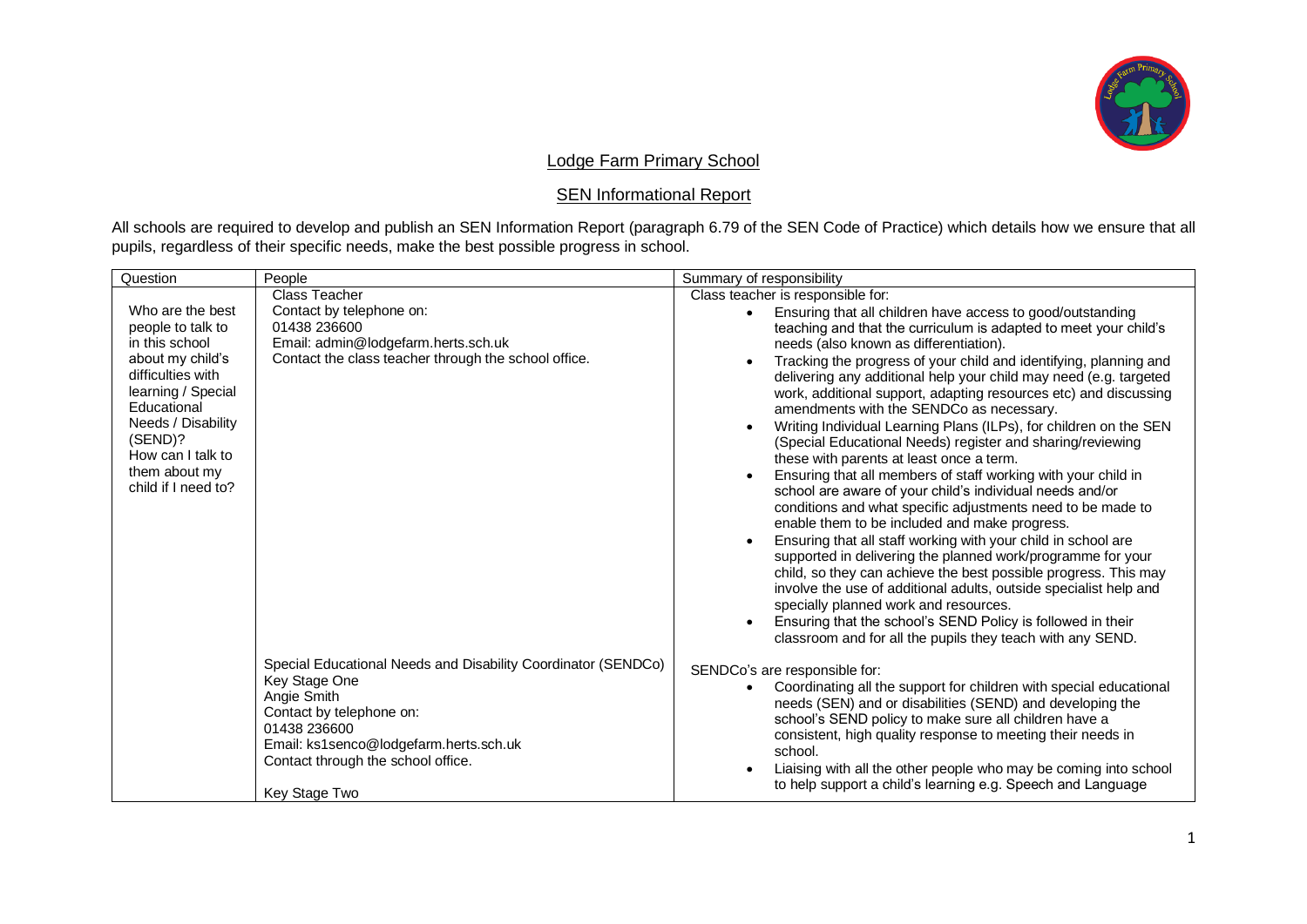

| Jessica Brosnan<br>Contact by telephone on: 01438 236600<br>Email: ks2senco@lodgefarm.herts.sch.uk<br>Contact through the school office. | Therapist, Educational Psychologist, Occupational Therapist,<br>advisory teachers etc.<br>Liaising with the Local Authority SEN department where<br>$\bullet$<br>appropriate.<br>Updating the school's SEND register (a system for ensuring all<br>$\bullet$<br>the special educational, physical and sensory needs of pupils in<br>this school are known and understood) and making sure that<br>there are excellent records of your child's progress and needs.<br>Providing specialist support for teachers and support staff in the<br>$\bullet$<br>school so they can help your child (and other pupils with SEN<br>and/or disabilities in the school) to achieve their potential.<br>Supporting your child's class teachers to write Individual<br>Learning Plans (ILPs) for those children on the SEND register,<br>that specify the targets set for your child to achieve.<br>Organising training for staff so they are aware and confident<br>$\bullet$<br>about how to meet the needs of your child and others within our<br>school.<br>Our SENDCos are available to talk to you about SEND at Lodge<br>Farm. Please arrange a meeting through the school office.<br>Our SENDCo's ensure that you are:<br>Involved in supporting your child's learning<br>$\circ$<br>Kept informed about the support your child is getting<br>$\circ$<br>Involved in reviewing how they are doing<br>$\circ$<br>Included in planning ahead for them. |
|------------------------------------------------------------------------------------------------------------------------------------------|------------------------------------------------------------------------------------------------------------------------------------------------------------------------------------------------------------------------------------------------------------------------------------------------------------------------------------------------------------------------------------------------------------------------------------------------------------------------------------------------------------------------------------------------------------------------------------------------------------------------------------------------------------------------------------------------------------------------------------------------------------------------------------------------------------------------------------------------------------------------------------------------------------------------------------------------------------------------------------------------------------------------------------------------------------------------------------------------------------------------------------------------------------------------------------------------------------------------------------------------------------------------------------------------------------------------------------------------------------------------------------------------------------------------------------------------|
| <b>Family Support Worker</b><br>Mary Bull<br>Contact by telephone on: 01438 236600<br>Contact through the school office.                 | The Family Support Worker is responsible for:<br>Providing support, advice and information to the families within<br>$\bullet$<br>our community.<br>Support for pupils including:<br>promoting self-esteem and confidence<br>promoting positive behaviour and positive attitudes to<br>$\circ$<br>learning<br>providing one-to-one support<br>$\circ$<br>Support for families including:<br>providing information and signposting to other services<br>$\circ$<br>in the local area.<br>liasing with a range of external services such as<br>$\circ$<br>housing and Social Care.                                                                                                                                                                                                                                                                                                                                                                                                                                                                                                                                                                                                                                                                                                                                                                                                                                                               |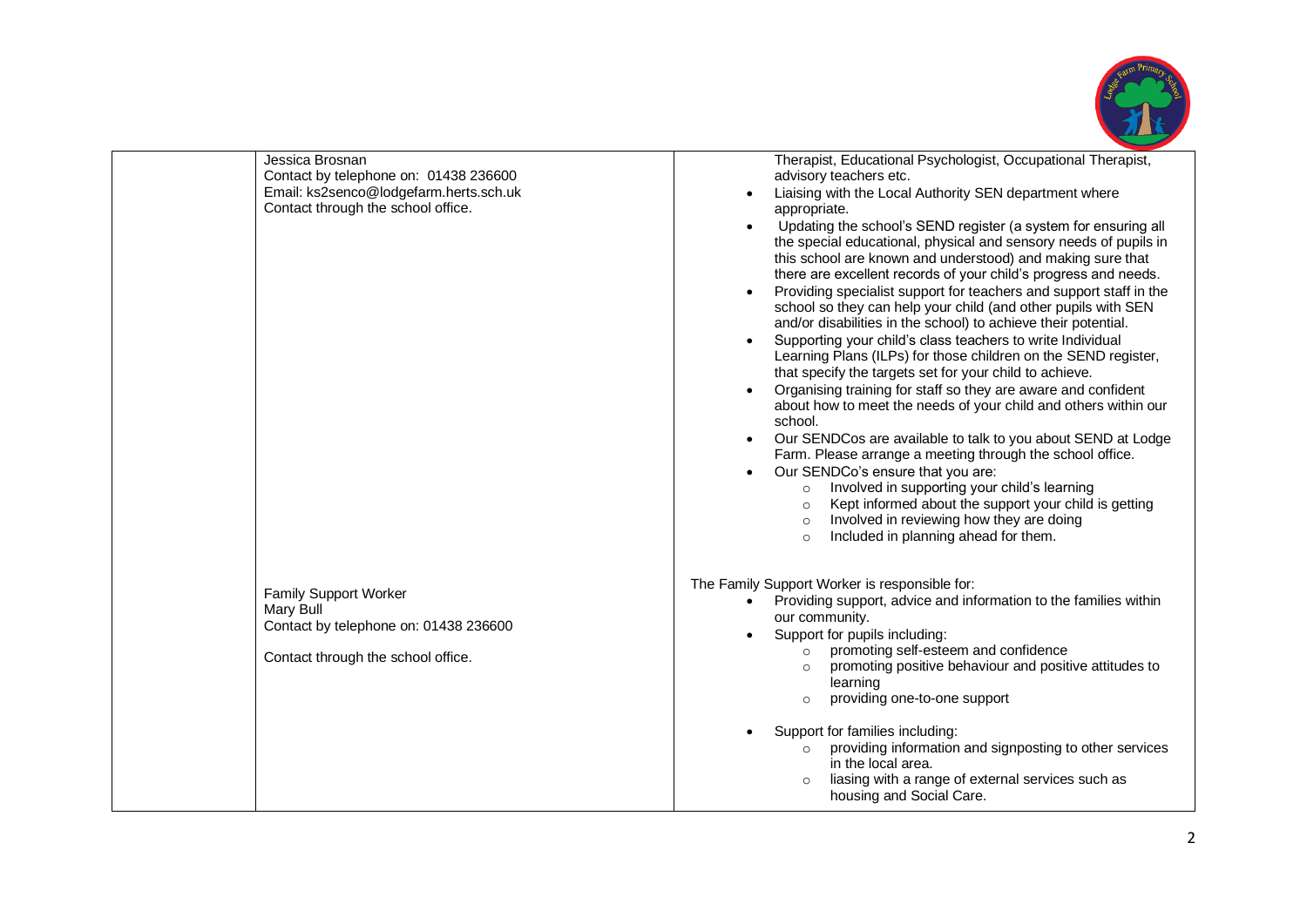

|                                                                |                                                                                                                                                                                                                                                                                                                                                                                                                                                                                                                                                                  | assistance in completing paperwork and forms e.g.<br>$\circ$<br>housing, special educational needs, school places and<br>benefits.<br>attendance and support at school and other agency<br>meetings.<br>advice and support in promoting positive behaviour at<br>$\circ$<br>home.<br>guidance with career and personal development and<br>$\circ$<br>access to training and workshops.<br>Liaising with parents, outside agencies and SENDCos.<br>Working with staff to promote an inclusive curriculum and ethos<br>within school.<br>Supporting SENDCos and class teachers to gather evidence and<br>complete necessary paperwork. |
|----------------------------------------------------------------|------------------------------------------------------------------------------------------------------------------------------------------------------------------------------------------------------------------------------------------------------------------------------------------------------------------------------------------------------------------------------------------------------------------------------------------------------------------------------------------------------------------------------------------------------------------|--------------------------------------------------------------------------------------------------------------------------------------------------------------------------------------------------------------------------------------------------------------------------------------------------------------------------------------------------------------------------------------------------------------------------------------------------------------------------------------------------------------------------------------------------------------------------------------------------------------------------------------|
|                                                                | Governor: Mrs Ruth Davies<br>Contact through the school office.                                                                                                                                                                                                                                                                                                                                                                                                                                                                                                  | The Governor for SENDCo is responsible for:<br>Ensuring clarity of vision, ethos and strategic direction.<br>To hold the head teacher and SENDCOs to account for the<br>educational performance of the school and its SEND pupils.<br>To oversee the SEND financial performance of the school and<br>make sure its money is well spent.<br>If you have raised concerns with the class teacher, SENDCo and<br>head but feel that you need to discuss this further, please contact<br>the SEND governor.                                                                                                                               |
| Question                                                       | What will Lodge Farm do?                                                                                                                                                                                                                                                                                                                                                                                                                                                                                                                                         | What might this look like?                                                                                                                                                                                                                                                                                                                                                                                                                                                                                                                                                                                                           |
| How does the<br>school know if<br>children need extra<br>help? | Children's progress is monitored continually at school through:<br>observations, feedback and marking, moderation, assessment,<br>data analysis, information shared from parents, others settings<br>and outside agencies. We also use termly data to track pupils<br>which is analysed in half-termly pupil progress meetings with the<br>senior leadership team and class teachers.<br>When concerns are raised, the SENDCo may use detailed<br>assessments to analyse a child's difficulties and will then advise<br>staff on appropriate support strategies. | Focussed marking with clear targets and feedback from pupils<br>$\bullet$<br>Daily marking of books and learning completed<br>$\bullet$<br>On-going assessment for learning<br>$\bullet$<br>Pupil voice interview/questionnaires<br>Formative assessment tasks<br>$\bullet$<br>Half-termly pupil progress meetings between teachers and senior<br>$\bullet$<br>leaders<br>Open door policy for meetings and advice with teachers<br>Support for assessment with SENDCo<br>$\bullet$<br>Advice may be sought from external professionals<br>WELLCOMM assessments in EYFS<br>$\bullet$                                                 |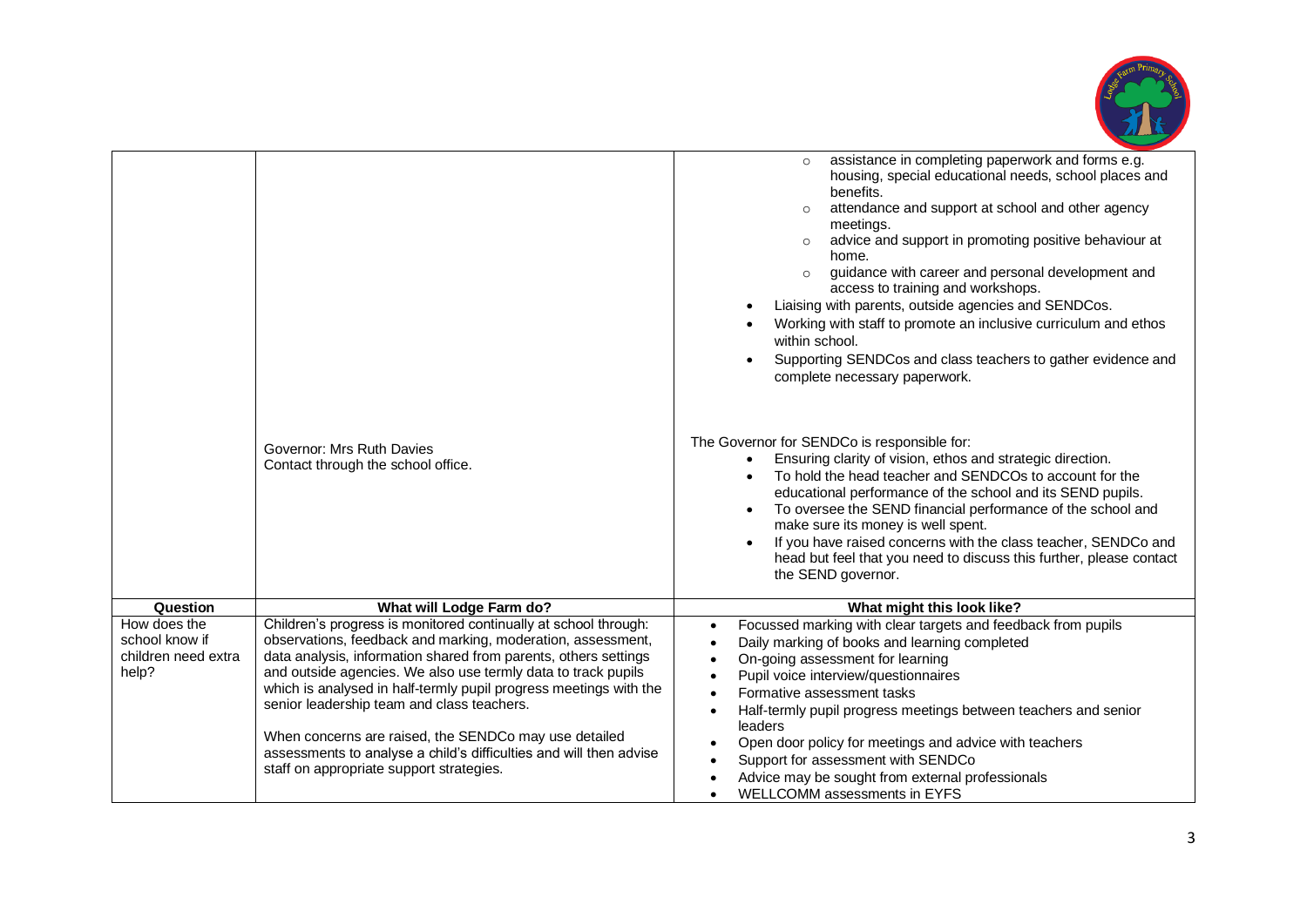

|                                                                                   | We use pupil voice to listen to the views of our learners about<br>how they are doing and how they like to be supported in school.                                                                                                                                                                                                                                                                                                                                                                                                                                                                                                                                                                                                                                                                                                                                                                                                                                                |                                                                                                                                                                                                                                                                                                                                                                                                                                                                                                                                                                                                                                                                                                                                                                                               |
|-----------------------------------------------------------------------------------|-----------------------------------------------------------------------------------------------------------------------------------------------------------------------------------------------------------------------------------------------------------------------------------------------------------------------------------------------------------------------------------------------------------------------------------------------------------------------------------------------------------------------------------------------------------------------------------------------------------------------------------------------------------------------------------------------------------------------------------------------------------------------------------------------------------------------------------------------------------------------------------------------------------------------------------------------------------------------------------|-----------------------------------------------------------------------------------------------------------------------------------------------------------------------------------------------------------------------------------------------------------------------------------------------------------------------------------------------------------------------------------------------------------------------------------------------------------------------------------------------------------------------------------------------------------------------------------------------------------------------------------------------------------------------------------------------------------------------------------------------------------------------------------------------|
| What should I do if I<br>think my child may<br>have special<br>educational needs? | Parents are encouraged to speak to the class teacher or<br>SENDCo about any concerns they have.<br>If you have concerns about your child's progress, you should<br>speak to your child's teacher initially as they work with your child<br>on a daily basis. You can do this at any time and shouldn't wait<br>for parent/ teacher evenings to express your worries. Your<br>concerns will then be passed to the SENDCo.<br>The SENDCo operates an open door policy so that you can<br>speak to them about your concerns and obtain a prompt<br>response (contact details above in section 1).<br>If you are not happy with the support and progress of your child,<br>please do not hesitate to bring your concerns to the attention of<br>the SENDCo or head teacher or if your concerns have not been<br>resolved you can speak to the school SEND Governor (See<br>section 1 for details).                                                                                    | Class Teachers are available to speak to daily at the end of the day<br>$\bullet$<br>SENDCo operates an open door policy<br>$\bullet$<br>SENDCo and head teacher available every day<br>$\bullet$<br>Parent evenings<br>$\bullet$<br><b>Termly SEND meetings</b><br>$\bullet$                                                                                                                                                                                                                                                                                                                                                                                                                                                                                                                 |
| How will school staff<br>support my child?                                        | Having assessed and identified needs, we seek to match<br>provision to need. In the first instance, class teachers plan their<br>lessons according to the specific needs of all groups of children<br>in their class and will ensure that learning tasks are adjusted or<br>differentiated in order to enable your child to access their<br>learning as independently as possible.<br>In more extreme cases, children may require additional SEN<br>support. External agency advice may be sought and an<br>Individual Learning Plan (ILP) may be created to address<br>specific learning needs.<br>For more complex needs, an Education, Health and Care Plan<br>(EHCP) may be requested from the local authority.<br>In all instances, we define the expected outcomes of intervention<br>and then monitor the impact through regular meeting and<br>tracking of pupil progress. Our SENDCo leads on this aspect<br>and the head teacher shares the information with governors. | Graduated response to SEN<br>Quality first teaching - good or better, delivered daily in the classroom<br>$\bullet$<br>High aspirations for all children<br>$\bullet$<br>Appropriate differentiation of tasks<br>$\bullet$<br>Grouped support/Individual support for learning<br>$\bullet$<br>Intervention programmes to supplement classroom learning<br>$\bullet$<br>Adapted/additional resources<br>Use of alternative recording<br>Use/access to ICT to support learning<br>$\bullet$<br>Individual timetables<br>$\bullet$<br>Pastoral support programmes<br>External agency support/advice<br>$\bullet$<br>ILPs following the process of assess, plan, do across each term.<br>$\bullet$<br>EHCP process and reviews<br>Monitoring of intervention impact<br>Tracking of pupil progress |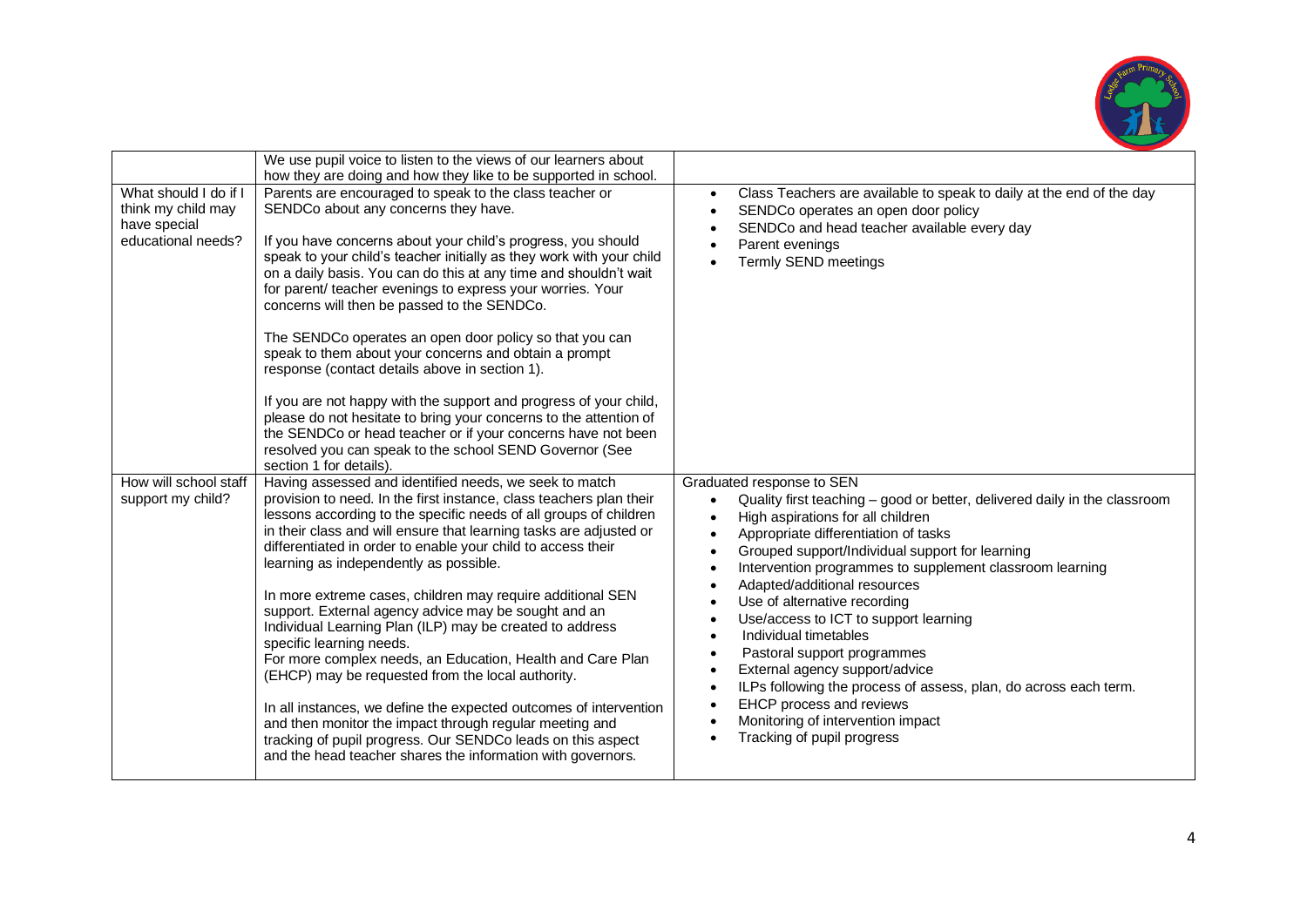

| How will I know how<br>my child is doing?                                                      | Your child's progress is continually monitored and celebrated by<br>his/her class teacher who will have high aspirations for all<br>children within their care. His/her progress is reviewed formally<br>every term and is recorded in central data tracking systems and<br>then discussed at pupil progress meetings with the senior<br>leadership team.<br>Parent/teacher consultation evenings are held in the autumn and<br>spring term whereby your child's progress will be shared with<br>you. In the summer term, a written report is sent home detailing<br>progress and next step targets.                                                                                                                                                                                                          | Parent/teacher consultations<br>$\bullet$<br>Annual written report<br>$\bullet$<br>Home school books (when needed)<br>$\bullet$<br>Letters/messages sent home<br>$\bullet$<br>Pupil voice questionnaires<br>$\bullet$<br>Parental feedback questionnaires<br>$\bullet$<br>ILP planning and review meetings<br>$\bullet$<br>Annual reviews of EHC plans<br>Additional meetings as required<br>Termly open-to-all SEND meetings for parents                                        |
|------------------------------------------------------------------------------------------------|---------------------------------------------------------------------------------------------------------------------------------------------------------------------------------------------------------------------------------------------------------------------------------------------------------------------------------------------------------------------------------------------------------------------------------------------------------------------------------------------------------------------------------------------------------------------------------------------------------------------------------------------------------------------------------------------------------------------------------------------------------------------------------------------------------------|----------------------------------------------------------------------------------------------------------------------------------------------------------------------------------------------------------------------------------------------------------------------------------------------------------------------------------------------------------------------------------------------------------------------------------------------------------------------------------|
|                                                                                                | We run termly SEND meetings in which all parents are invited to<br>discuss their children's progress or needs in an open forum with<br>the SENDCos/other trained professionals and other parents from<br>our community.                                                                                                                                                                                                                                                                                                                                                                                                                                                                                                                                                                                       |                                                                                                                                                                                                                                                                                                                                                                                                                                                                                  |
|                                                                                                | Children with identified additional needs may have an ILP which<br>will be shared and reviewed with you on a termly basis and the<br>plan for the next term made. Parents/carers are invited to attend<br>these one-to-one meetings with the class teacher so that their<br>views can be included regarding how their child should be<br>supported. In addition, where appropriate, we will seek the views<br>of the child/young person as a central part of the support<br>process.                                                                                                                                                                                                                                                                                                                          |                                                                                                                                                                                                                                                                                                                                                                                                                                                                                  |
|                                                                                                | The progress of children with an EHCP is formally reviewed at<br>an annual review which is attended by all adults involved with<br>the child's education.                                                                                                                                                                                                                                                                                                                                                                                                                                                                                                                                                                                                                                                     |                                                                                                                                                                                                                                                                                                                                                                                                                                                                                  |
| How will the<br>learning and<br>development<br>provision be<br>matched to my<br>child's needs? | Differentiation is embedded in our curriculum and practice. All<br>staff plan lessons which are adjusted or differentiated according<br>to the needs of the children in their class. Such differentiation<br>may involve changes to the task or the outcome required, use of<br>different equipment and resources or alternatives methods of<br>recording answers etc. Differentiation is designed to allow pupils<br>to access tasks at a level which is appropriate for them whilst<br>still maintaining independence. A child's needs are carefully<br>assessed and then appropriate adjustments are planned to<br>ensure the needs of the child are addressed and that the task is<br>accessible to them. The success of the adjustments are then<br>reviewed on a regular basis and changed as required. | Appropriate differentiation of tasks in terms of what is required or by<br>$\bullet$<br>outcome<br>Adapted environment<br>Use of sensory resources/The Den<br>$\bullet$<br>Use of writing/speaking frames<br>$\bullet$<br>Adapted/additional resources<br>$\bullet$<br>Coloured overlays<br>$\bullet$<br>Symbols to access written text<br>$\bullet$<br>Use of alternative recording<br>$\bullet$<br>Use/access to ICT to support learning<br>Individual timetables<br>$\bullet$ |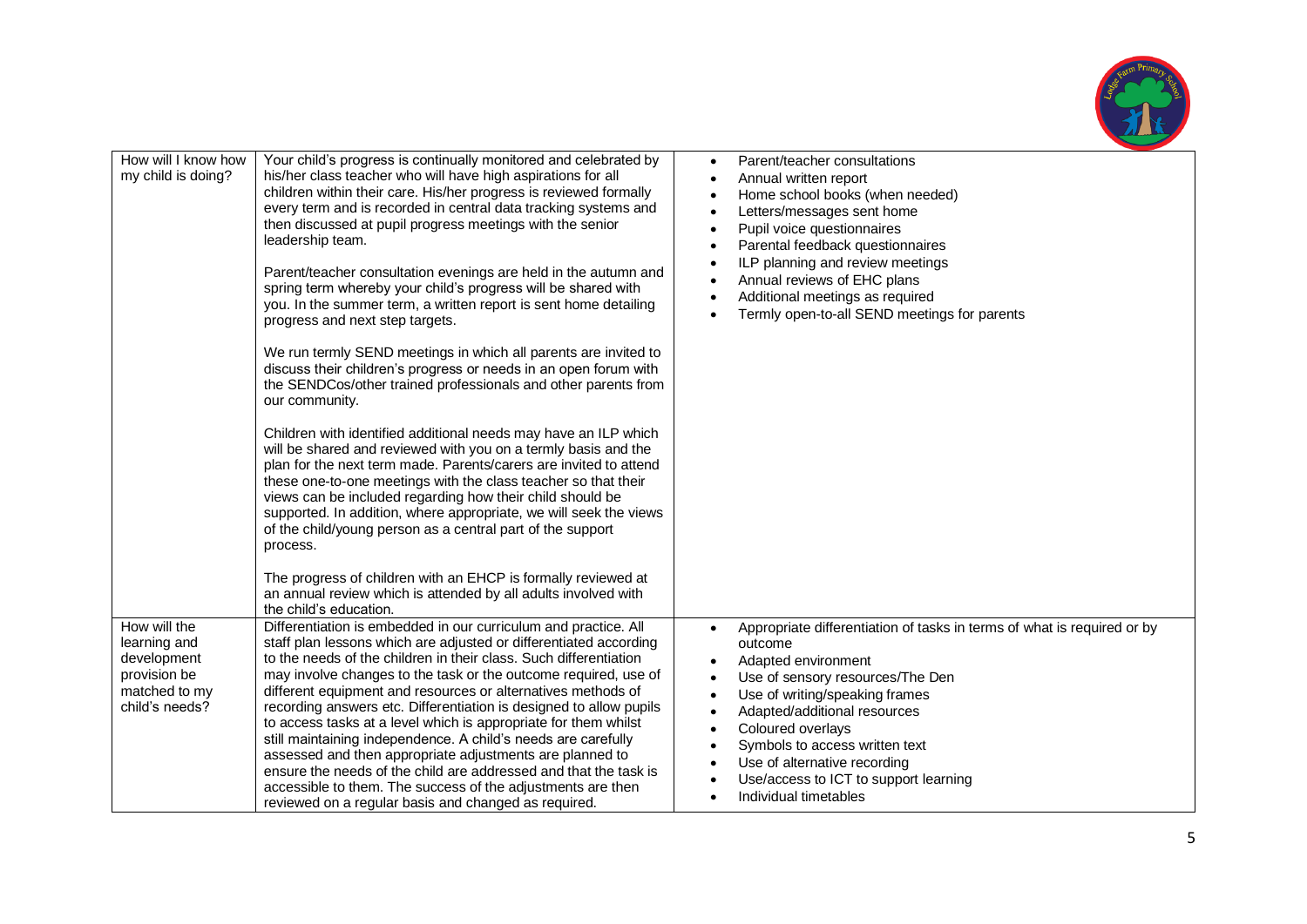

| In some cases, when children have more complex needs, we will                                                                                                                                                                                                                                                                                                                                                                                                                                                                                                                                                                                                                                                                                                                                                                                                                                                                                                                                                                                                                                                                                                                                                                                                                                                                                                                                                                                                                                                                                                                                                                                                                                                  | Intervention programmes to supplement classroom learning                                                                                                                                                                                                                                                                                                                        |
|----------------------------------------------------------------------------------------------------------------------------------------------------------------------------------------------------------------------------------------------------------------------------------------------------------------------------------------------------------------------------------------------------------------------------------------------------------------------------------------------------------------------------------------------------------------------------------------------------------------------------------------------------------------------------------------------------------------------------------------------------------------------------------------------------------------------------------------------------------------------------------------------------------------------------------------------------------------------------------------------------------------------------------------------------------------------------------------------------------------------------------------------------------------------------------------------------------------------------------------------------------------------------------------------------------------------------------------------------------------------------------------------------------------------------------------------------------------------------------------------------------------------------------------------------------------------------------------------------------------------------------------------------------------------------------------------------------------|---------------------------------------------------------------------------------------------------------------------------------------------------------------------------------------------------------------------------------------------------------------------------------------------------------------------------------------------------------------------------------|
| develop an individual or personalised curriculum which meets                                                                                                                                                                                                                                                                                                                                                                                                                                                                                                                                                                                                                                                                                                                                                                                                                                                                                                                                                                                                                                                                                                                                                                                                                                                                                                                                                                                                                                                                                                                                                                                                                                                   | $\bullet$                                                                                                                                                                                                                                                                                                                                                                       |
| the needs of the child more effectively. This is created through                                                                                                                                                                                                                                                                                                                                                                                                                                                                                                                                                                                                                                                                                                                                                                                                                                                                                                                                                                                                                                                                                                                                                                                                                                                                                                                                                                                                                                                                                                                                                                                                                                               | Pastoral support programmes                                                                                                                                                                                                                                                                                                                                                     |
| discussion with parents/carers and external agencies, to ensure                                                                                                                                                                                                                                                                                                                                                                                                                                                                                                                                                                                                                                                                                                                                                                                                                                                                                                                                                                                                                                                                                                                                                                                                                                                                                                                                                                                                                                                                                                                                                                                                                                                | External agency support/advice                                                                                                                                                                                                                                                                                                                                                  |
| that the provision is appropriate.                                                                                                                                                                                                                                                                                                                                                                                                                                                                                                                                                                                                                                                                                                                                                                                                                                                                                                                                                                                                                                                                                                                                                                                                                                                                                                                                                                                                                                                                                                                                                                                                                                                                             | Grouped support/individual support for learning                                                                                                                                                                                                                                                                                                                                 |
| All of our staff are trained to provide a high standard of pastoral<br>What support will<br>support. We also have a skilled family support worker who is<br>there be for my<br>child's wellbeing?<br>able to provide Protective Behaviours and support programmes<br>which help to raise self-esteem and confidence.<br>At Lodge Farm we have a designated sensory room, The Den,<br>which all children have access to. The Den has a wide range of<br>resources designed to meet sensory processing needs. It also<br>has designated 'chill out' areas which are available. It is staffed<br>by our Family Support Worker.<br>At Lodge Farm, we have two teaching assistants, who are<br>deployed across the school as necessary, to support individual<br>and groups of children with both their well-being and behaviour<br>for learning within the classroom.<br>In addition, the school buys in a number of external agencies<br>such as counsellors, art therapists and music therapists who are<br>able to work with children in groups or individually.<br>Relevant staff are trained to support medical needs and in some<br>cases all staff receive training e.g. Epi-Pen training. We have a<br>medical policy in place and follow health care plans which are<br>created by medical professionals who are working with a child<br>and their family.<br>Our behaviour policy, which includes guidance on expectations,<br>rewards and consequences is fully understood and adhered to<br>by all staff.<br>The head teacher regularly monitors attendance with the family<br>support worker and takes the necessary actions to prevent<br>prolonged unauthorised absence and to improve punctuality. | Whole school training in safeguarding and first aid<br><b>Trained Family Support Worker</b><br>The Den<br>$\bullet$<br>Health Care plans in place where appropriate<br>$\bullet$<br>Behaviour policy in place, monitored and updated regularly.<br>Absences monitored and actions taken.<br>Designated teaching assistants to support well-being and behaviour for<br>learning. |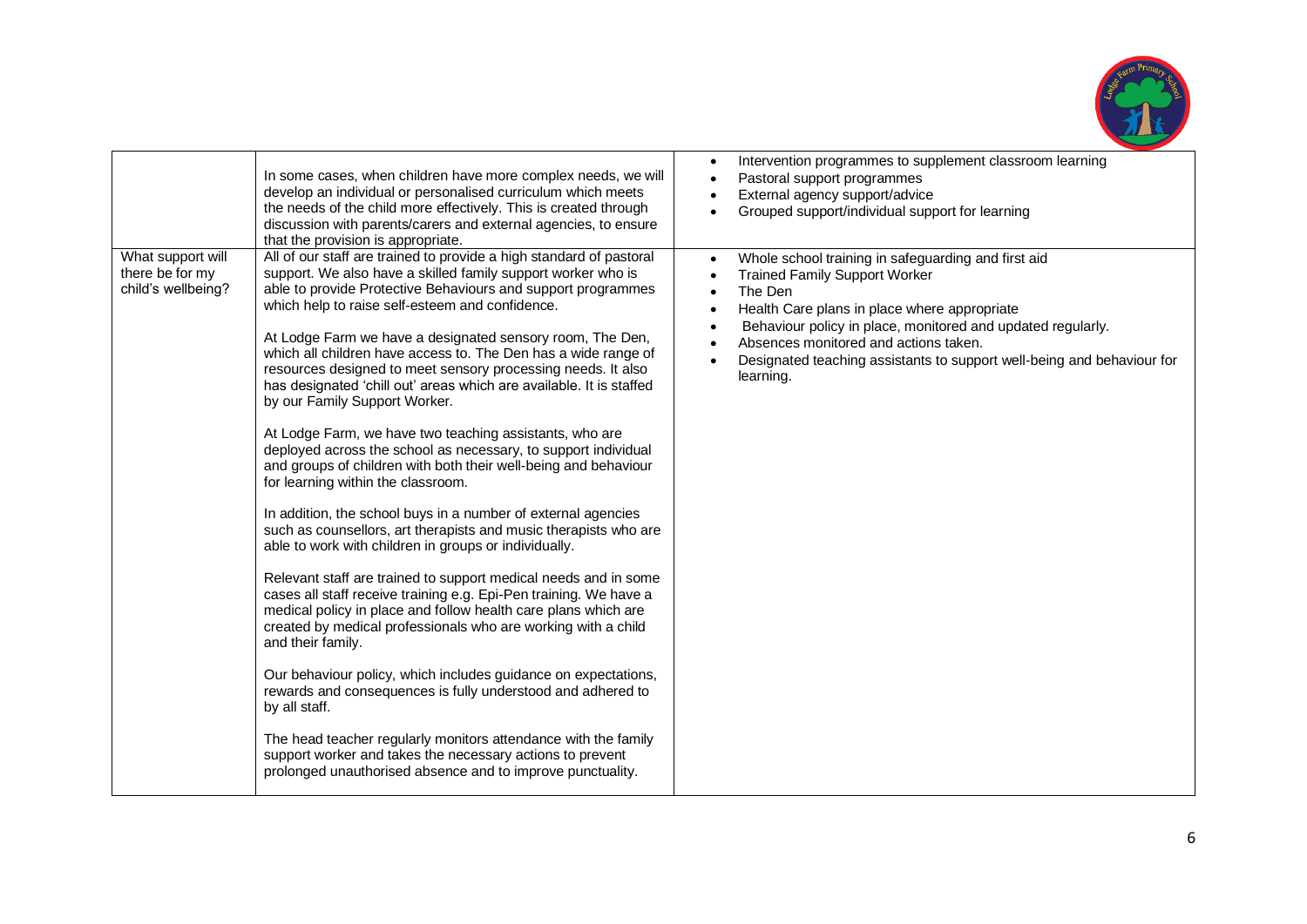

| What specialist            | Our staff receive regular training and our teachers all hold                                                                                                                                      | Directly Funded by school:                                                                                                                                                                                                                                                                                                                                                                                                                                         |
|----------------------------|---------------------------------------------------------------------------------------------------------------------------------------------------------------------------------------------------|--------------------------------------------------------------------------------------------------------------------------------------------------------------------------------------------------------------------------------------------------------------------------------------------------------------------------------------------------------------------------------------------------------------------------------------------------------------------|
| services and               | qualified teacher status. We have a number of established                                                                                                                                         | Speech and language therapy specialist teaching assistants who carry                                                                                                                                                                                                                                                                                                                                                                                               |
| expertise are              | relationships with a range of professionals in health, education                                                                                                                                  | out a range of speech and language interventions including Lego                                                                                                                                                                                                                                                                                                                                                                                                    |
| available at or            | and social care. All external partners we work with are vetted in                                                                                                                                 | Therapy.                                                                                                                                                                                                                                                                                                                                                                                                                                                           |
| accessed by the<br>school? | terms of safe guarding and when buying in additional services<br>we monitor the impact of intervention in terms of effectiveness.                                                                 | Online one-to-one speech and language therapy sessions through<br>MABLE.                                                                                                                                                                                                                                                                                                                                                                                           |
|                            |                                                                                                                                                                                                   |                                                                                                                                                                                                                                                                                                                                                                                                                                                                    |
|                            | We have a sensory processing room, The Den, which is staffed<br>by our family support worker who is fully trained in supporting<br>children with both sensory processing needs and pastoral care. | A family support worker who works with small groups or 1:1 with<br>children to develop self-esteem, confidence and positive behaviour and<br>attitudes to learning. Our family support worker also provides support,<br>advice and information to families within Lodge Farm.<br>The Den, a sensory processing room in which we have a large range of<br>activities and resources to meet a wide range of sensory needs.<br>Art-therapy/play-therapy.<br>$\bullet$ |
|                            |                                                                                                                                                                                                   | Funded by the Local Authority but delivered in school                                                                                                                                                                                                                                                                                                                                                                                                              |
|                            |                                                                                                                                                                                                   | Educational Psychology service -EP<br>$\bullet$                                                                                                                                                                                                                                                                                                                                                                                                                    |
|                            |                                                                                                                                                                                                   | Specialist advisory teacher service                                                                                                                                                                                                                                                                                                                                                                                                                                |
|                            |                                                                                                                                                                                                   | Primary support base extended roll/respite                                                                                                                                                                                                                                                                                                                                                                                                                         |
|                            |                                                                                                                                                                                                   | Education Support Centre (ESC) outreach                                                                                                                                                                                                                                                                                                                                                                                                                            |
|                            |                                                                                                                                                                                                   | Specific Learning Difficulties (SPLD) base support                                                                                                                                                                                                                                                                                                                                                                                                                 |
|                            |                                                                                                                                                                                                   | Outreach from Woolgrove Academy for cognition and learning difficulties                                                                                                                                                                                                                                                                                                                                                                                            |
|                            |                                                                                                                                                                                                   | Speech and language therapists                                                                                                                                                                                                                                                                                                                                                                                                                                     |
|                            |                                                                                                                                                                                                   | Parent partnership service (to support families through the SEN<br>processes and procedures)                                                                                                                                                                                                                                                                                                                                                                       |
|                            |                                                                                                                                                                                                   | Professional training for school staff to deliver medical interventions                                                                                                                                                                                                                                                                                                                                                                                            |
|                            |                                                                                                                                                                                                   |                                                                                                                                                                                                                                                                                                                                                                                                                                                                    |
|                            |                                                                                                                                                                                                   | <b>Health and Medical</b>                                                                                                                                                                                                                                                                                                                                                                                                                                          |
|                            |                                                                                                                                                                                                   | School nurse<br>$\bullet$                                                                                                                                                                                                                                                                                                                                                                                                                                          |
|                            |                                                                                                                                                                                                   | Speech therapist<br>Child and Adolescent Mental Health Services (CAMHS)                                                                                                                                                                                                                                                                                                                                                                                            |
|                            |                                                                                                                                                                                                   | Occupational therapy                                                                                                                                                                                                                                                                                                                                                                                                                                               |
|                            |                                                                                                                                                                                                   | Physiotherapy                                                                                                                                                                                                                                                                                                                                                                                                                                                      |
| What training have         | Our Special Needs and disability Coordinators (SENDCo) are                                                                                                                                        |                                                                                                                                                                                                                                                                                                                                                                                                                                                                    |
| the staff who are          | qualified teachers who fulfil the requirements laid out in the SEN                                                                                                                                | Training to implement specific intervention programmes                                                                                                                                                                                                                                                                                                                                                                                                             |
| supporting children        | and Disability Code of practice 0 to 25 (September 2014). They                                                                                                                                    | Elklan and WELLCOMM (speech and Language training)<br>$\bullet$                                                                                                                                                                                                                                                                                                                                                                                                    |
| with SEND had or           | regularly attend training courses to ensure that their knowledge                                                                                                                                  | Autistic Spectrum Disorder (ASD) training<br>$\bullet$                                                                                                                                                                                                                                                                                                                                                                                                             |
| are having?                | is current and up to date. They have both achieved the National                                                                                                                                   | Makaton signing<br>$\bullet$                                                                                                                                                                                                                                                                                                                                                                                                                                       |
|                            | Award for SENDCo.                                                                                                                                                                                 | Communicate in Print training                                                                                                                                                                                                                                                                                                                                                                                                                                      |
|                            |                                                                                                                                                                                                   | Visual and hearing impairment training<br>$\bullet$                                                                                                                                                                                                                                                                                                                                                                                                                |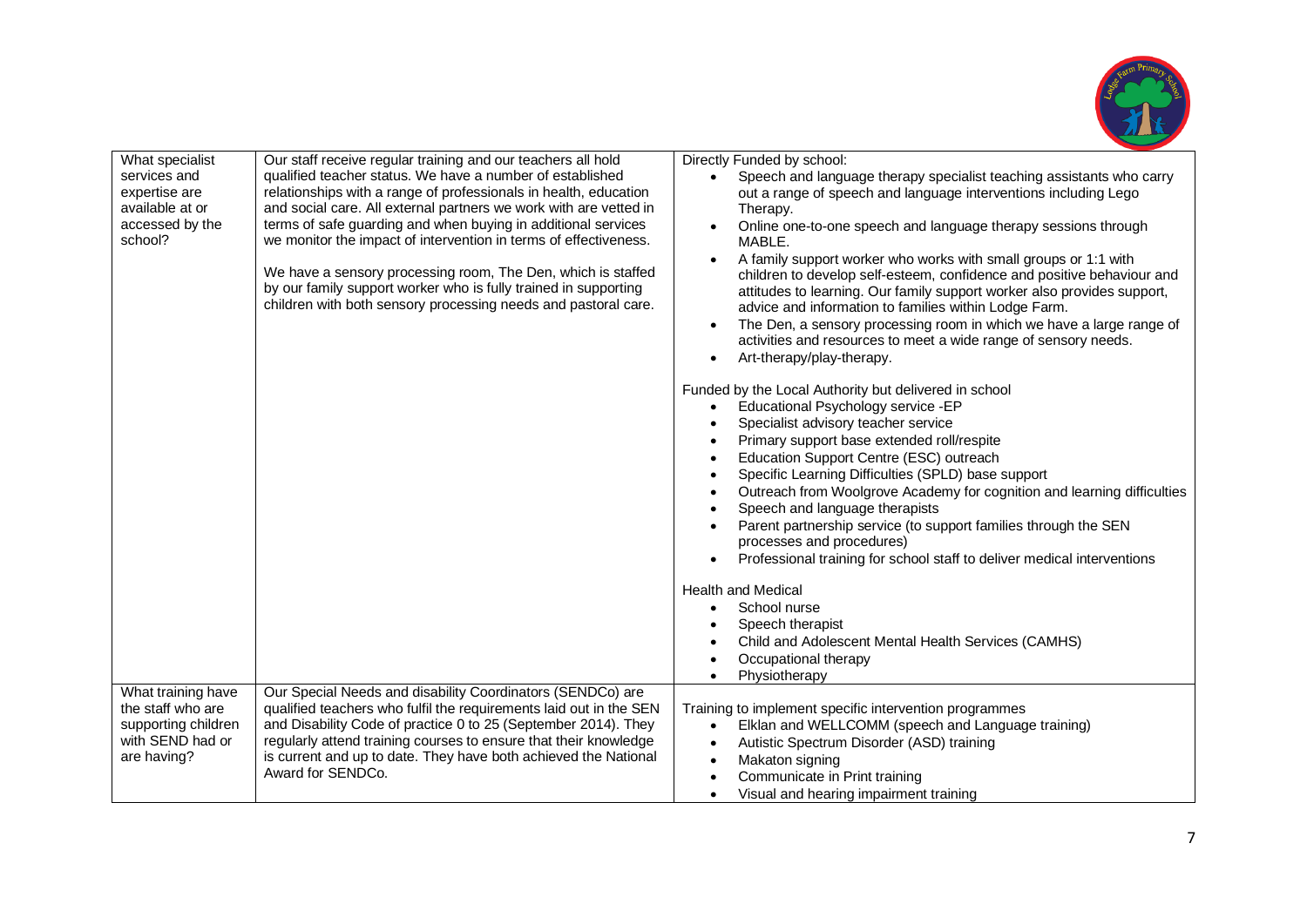

|                                                                                            | Part of the SENDCo's job is to support the class teacher in<br>planning for children with SEN and as part of this role they<br>organise, and on occasions, deliver whole staff training to<br>disseminate knowledge, strategies and experience, to ensure<br>consistency of the school's approach for children with SEND.<br>The school has a development plan, including identified training<br>needs for all staff to improve the teaching and learning of<br>children including those with SEND. This may include whole<br>school training on SEND issues or to support identified groups of<br>learners in school, such as ASD, dyslexia etc.<br>Individual teachers and support staff attend training courses run<br>by outside agencies that are relevant to the needs of specific<br>children in their class e.g. from the ASD advisory service, or<br>medical /health training to support staff in implementing health<br>care plans. | Medical training for Epipen<br>$\bullet$<br>Dyslexia friendly classrooms<br>Herts steps behaviour management<br><b>Emotional regulation</b>                                                                                                                                                                         |
|--------------------------------------------------------------------------------------------|-----------------------------------------------------------------------------------------------------------------------------------------------------------------------------------------------------------------------------------------------------------------------------------------------------------------------------------------------------------------------------------------------------------------------------------------------------------------------------------------------------------------------------------------------------------------------------------------------------------------------------------------------------------------------------------------------------------------------------------------------------------------------------------------------------------------------------------------------------------------------------------------------------------------------------------------------|---------------------------------------------------------------------------------------------------------------------------------------------------------------------------------------------------------------------------------------------------------------------------------------------------------------------|
| How will you help<br>me to support my<br>child's learning?                                 | We actively encourage you to talk to your child's class teacher<br>regularly so we know how they are doing at home and we can<br>tell you about what we are doing in school. If necessary, a<br>home/school contact book may be used to support<br>communication with you. Additional support will be discussed<br>with you and we will give you resources and ideas which could<br>be used to support learning at home.                                                                                                                                                                                                                                                                                                                                                                                                                                                                                                                      | Home/school agreement<br>$\bullet$<br>Home/school book (when agreed)<br>$\bullet$<br>Access to Mathletics, Purplemash and Times Table Rockstars<br>Resources to use at home<br>Individualised/differentiated homework                                                                                               |
| How will I be<br>involved in<br>discussions about<br>planning for my<br>child's education? | The class teacher, SENDCo or head teacher is available to meet<br>with you to discuss your child's progress or any<br>concerns/worries you may have. If additional SEN support is<br>believed to be necessary to support your child's learning, we will<br>invite you into school for an initial meeting where we can gain<br>your views and opinions about how your child should be<br>supported at school.<br>If your child has an ILP, you will be invited into school at least<br>termly to discuss progress, provision and support. When<br>external agencies are involved, you will be invited to meet them<br>so that you can be part of the discussions regarding support.<br>The SENDCo/ inclusion team will then go through the written                                                                                                                                                                                             | SENDCo open door policy<br>$\bullet$<br>Regular access to class teacher<br>Meetings at least termly to discuss support and to set/review ILP targets<br>Parent/teacher consultation evenings<br>Meetings with external professionals<br>Signposting to relevant services and agencies<br>Parent partnership service |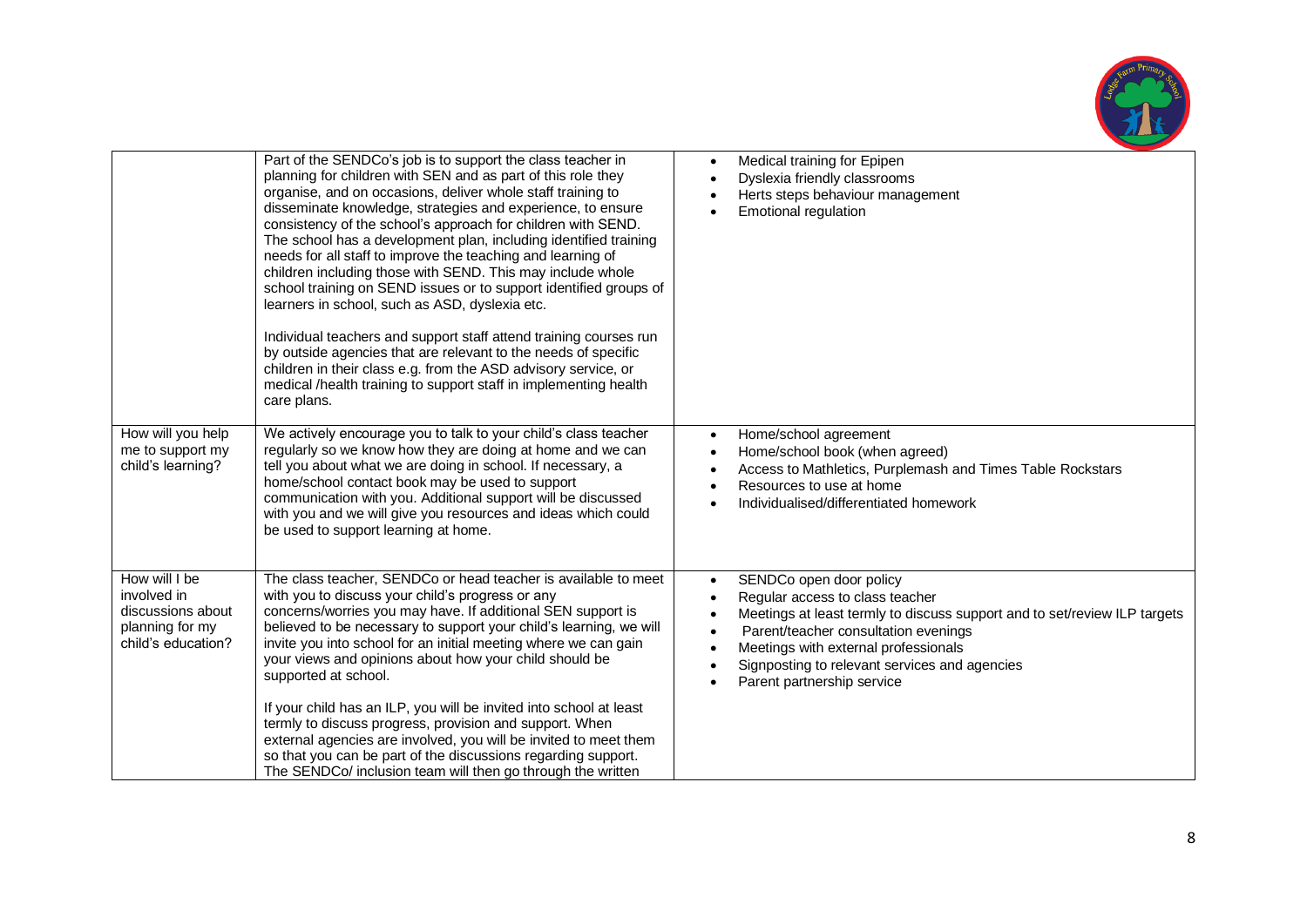

|                                                                                                                                                          | professional reports with you if required to ensure that you fully<br>understand the contents.<br>The school may suggest the Parent Partnership organisation to<br>help support you through the SEN processes and procedures.                                                                                                                                                                                                                                                                                                                                                                                                                                                                                      |                                                                                                                                                                                                                                                                                                                                                                                                                                                                                            |
|----------------------------------------------------------------------------------------------------------------------------------------------------------|--------------------------------------------------------------------------------------------------------------------------------------------------------------------------------------------------------------------------------------------------------------------------------------------------------------------------------------------------------------------------------------------------------------------------------------------------------------------------------------------------------------------------------------------------------------------------------------------------------------------------------------------------------------------------------------------------------------------|--------------------------------------------------------------------------------------------------------------------------------------------------------------------------------------------------------------------------------------------------------------------------------------------------------------------------------------------------------------------------------------------------------------------------------------------------------------------------------------------|
| How will my child be<br>included in activities<br>outside the<br>classroom including<br>school trips?                                                    | As an inclusive school, we promote involvement of all our<br>learners in all aspects of the curriculum including activities<br>outside the classroom. Where there are concerns of safety and<br>access, further thought and consideration are given to ensure<br>needs are met; this may include meeting with parents/carers to<br>complete individual risk assessments. There is always a high<br>adult to pupil ratio made up from familiar, trained school staff<br>and pupils may be given one-to-one support if this is<br>appropriate.<br>We regularly audit our extra-curricular clubs to ensure<br>participation and we actively encourage children to attend<br>through positive promotion of activities. | Regular opportunities to attend a wide range of school clubs covering a<br>$\bullet$<br>variety of interests<br>Audit of school clubs to ensure participation<br>$\bullet$<br>Regular school trips<br>$\bullet$<br>Individual risk assessment planning<br>$\bullet$<br>High adult to pupil ratio<br>$\bullet$<br>1:1 support if required<br>$\bullet$<br>Pre-trip visits by school to check access arrangements and to discuss<br>$\bullet$<br>needs with staff at the venue               |
| How accessible is<br>the school<br>environment?                                                                                                          | We value and respect diversity in our setting and do our very<br>best to meet the needs of all our learners.<br>The school is a single storey building with ramp access to most<br>classrooms (stairs only to access years 5/6 and year 1). It has<br>wide doorways and corridors and so is mostly accessible for<br>wheelchair users and/or users with physical disabilities. There<br>are disabled toilet facilities on site and a disabled parking space<br>in the school car park.<br>The school is able to source translation/interpreter services for<br>families who have English as an additional language (EAL), if<br>required.                                                                          | Mostly wheelchair accessibility<br>$\bullet$<br>Flexible in its approach of assigning classes to classrooms depending<br>$\bullet$<br>on the needs of a class in terms of access.<br>Use of symbols to create a communication friendly environment<br>$\bullet$                                                                                                                                                                                                                            |
| How will the school<br>prepare and support<br>my child to join the<br>school, transfer to a<br>new school or the<br>next stage of<br>education and life? | We have robust transition arrangements in place when<br>welcoming new learners with additional needs to our setting. We<br>always ensure that we meet with parents/carers to discuss the<br>child/young person's needs and how we can best support them.<br>A phased integration programme may be put in place to ease<br>transition arrangements and anxieties.                                                                                                                                                                                                                                                                                                                                                   | Meetings with new parents<br>$\bullet$<br>Taster sessions within school<br>$\bullet$<br>Liaison with feeder settings or staff from previous school<br>$\bullet$<br>Observation at feeder/previous setting<br>$\bullet$<br>School staff attend Early support meetings/TAF meetings/ professional<br>$\bullet$<br>consultations to ensure smooth transition<br>Individual transition plans including additional school visits as needed<br>$\bullet$<br><b>Transition books</b><br>$\bullet$ |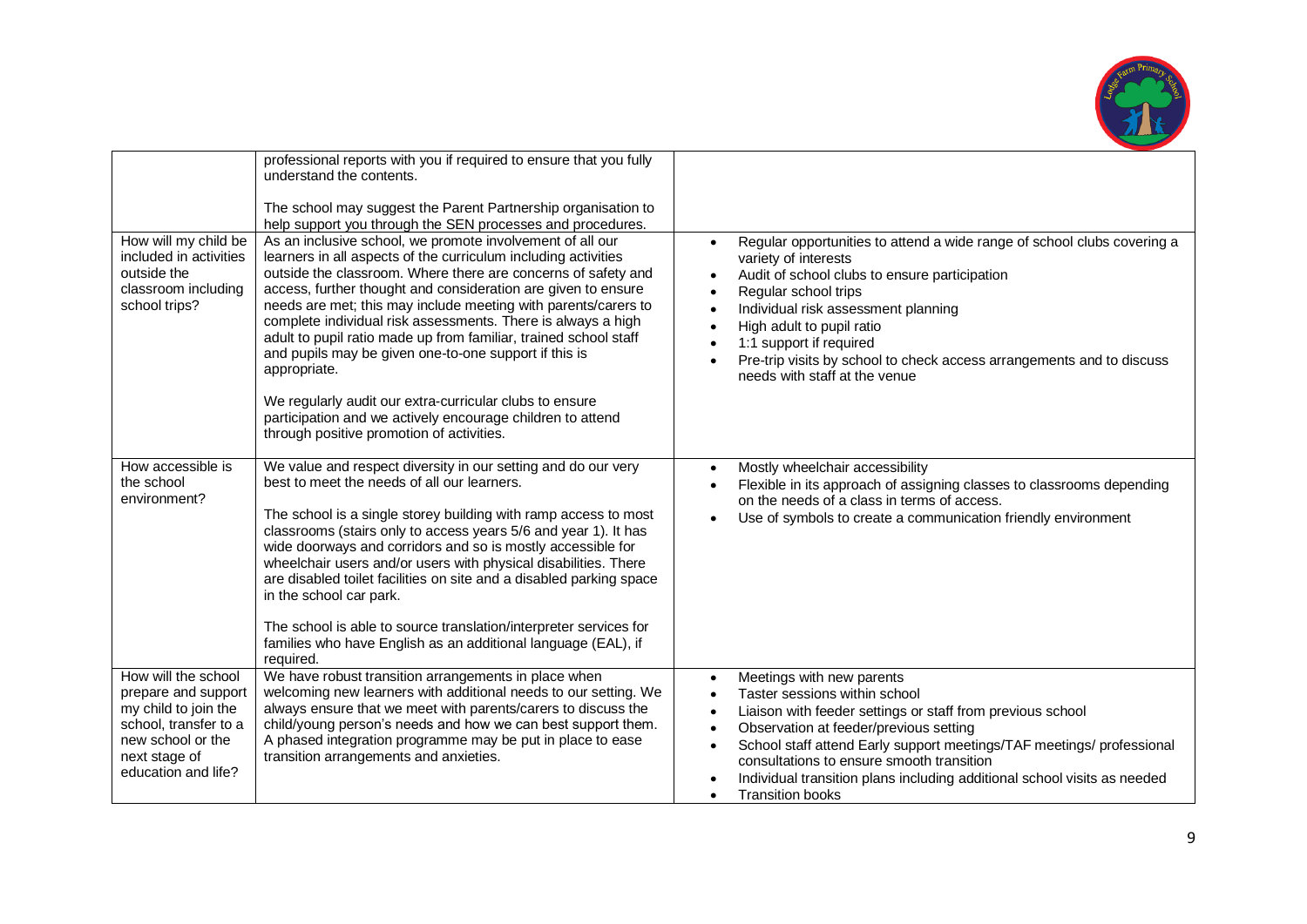

|                                                                                                                                  | We have very good relationships with all our feeder settings and<br>we visit children within these settings so that we can plan for<br>their needs before arrival.<br>When our students move on to new settings, staff pass on<br>extensive information and are always available to speak with the<br>new SENDCo to give further information.                                                                                                                                                                                                                                                                                                                                                                                                                                                                                                                                                                                                                                                                                                                                                                                                                                                                                                                                                                                                                                                                                                                                           | Pen portraits<br>$\bullet$<br>Sharing of information when appropriate<br>Phased integration if appropriate<br>Personalised transition programmes for pupils who need additional<br>support.                                                                                                                                                     |
|----------------------------------------------------------------------------------------------------------------------------------|-----------------------------------------------------------------------------------------------------------------------------------------------------------------------------------------------------------------------------------------------------------------------------------------------------------------------------------------------------------------------------------------------------------------------------------------------------------------------------------------------------------------------------------------------------------------------------------------------------------------------------------------------------------------------------------------------------------------------------------------------------------------------------------------------------------------------------------------------------------------------------------------------------------------------------------------------------------------------------------------------------------------------------------------------------------------------------------------------------------------------------------------------------------------------------------------------------------------------------------------------------------------------------------------------------------------------------------------------------------------------------------------------------------------------------------------------------------------------------------------|-------------------------------------------------------------------------------------------------------------------------------------------------------------------------------------------------------------------------------------------------------------------------------------------------------------------------------------------------|
| How are the<br>school's resources<br>allocated and<br>matched to<br>children's special<br>educational needs<br>and disabilities? | The school budget includes money for supporting children with<br>SEND. The head teacher decides on the budget for Special<br>Educational Needs in consultation with the school governors, on<br>the basis of the needs of the children currently in the school. The<br>head teacher and the SENDCo discuss all the information they<br>have about SEN in the school, including the children getting<br>extra support already; the children needing extra support; the<br>children who have been identified as not making good plus<br>progress as would be expected. The school leadership team<br>then decide what resources/training and support is needed. All<br>resources/training and support are reviewed regularly and<br>changes made as needed. Budgets are closely monitored and<br>aligned to the school improvement plan.<br>If a child has an EHCP (Educational Health Care Plan), the<br>Local Authority will use the EHCP to identify what funding is<br>needed for the school to be able to deliver the specified<br>provision in the EHCP. Please note that not all EHCPs are<br>allocated funding. The school must be very clear about how<br>such funding will be used.<br>If a child's needs are very complex or unusual, an application<br>may be made for High Needs Funding (HNF). The school must<br>be very clear about how such funding will be used. An<br>application does not guarantee funding as the application is<br>subject to local panel approval. | Budgets aligned to school development priorities<br>Budget for SEN set by head teacher and approved by governors in<br>relation to current needs and an understanding of where additional<br>support is required.<br>Applications for High Needs funding when appropriate<br>Application for personalised commissioning as part of TAF process. |